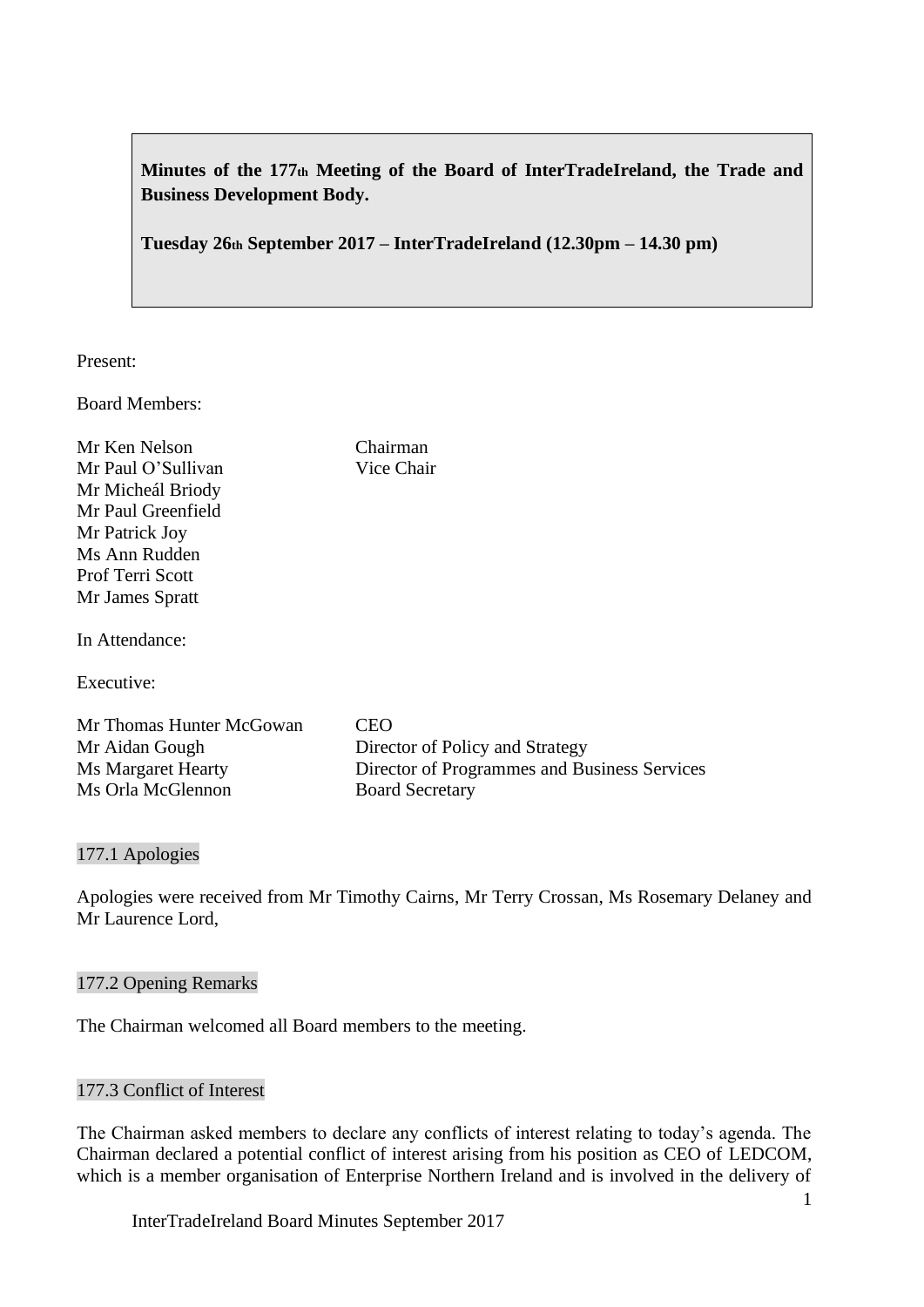the Co-Innovate programme. Mr Greenfield declared a potential conflict of interest arising from his position as a member of the Peace IV Working Group and as Board member of East Border Region Ltd which is involved in the delivery of the Co-Innovate programme. Ms Ann Rudden declared a potential conflict of interest arising from her position as founder and MD of Áine Hand Made Chocolate who are applying to the Co-Innovate programme. Prof Scott advised that she had declared a conflict of interest at the 29th August Innovation Sub Committee meeting. She absented herself from the meeting during the discussion on an application from D4 Products Ltd and the Northern Regional College.

No other conflicts were declared.

## 177.4 Authorisation of the 27th August 2017 Board Minutes

The minutes of the 27th August 2017 Board meeting were agreed as a true record of the meeting, approved by the Board and authorised by the Chairman.

## 177.5 Matters Arising

The CEO advised that all Board members had been invited to the Co-Innovate programme launches in Monaghan and Oban.

The Chairman thanked Mr Hunter McGowan for his update.

#### 177.6 Chairman's Business

The Chairman reported on the launches of the Co-Innovate programme in both Monaghan and Oban which he had attended and asked that the team involved be commended on the successful events. He advised that he attended the All Island Innovation Programme, Breakfast Lecture by Patrick Collister, Creative Lead in Google on 25th September.

The Chairman informed the Board that he had attended an Interreg Va Committee meeting in Scotland and the InterTradeIreland Co-Innovate programme was hailed as a flagship project.

Mr Nelson advised that as Chairman of InterTradeIreland he had been invited to address delegates at the NILGA Conference on the 12th October 2017.

The Chairman advised that the results of the Board Effectiveness Self-Assessment questionnaire would be discussed at the November Board meeting.

Any Board members requiring accommodation on 23rd October in Belfast, in advance of the Brexit event and Board meeting on 24th October in Titanic, Belfast should advise the Board Secretary.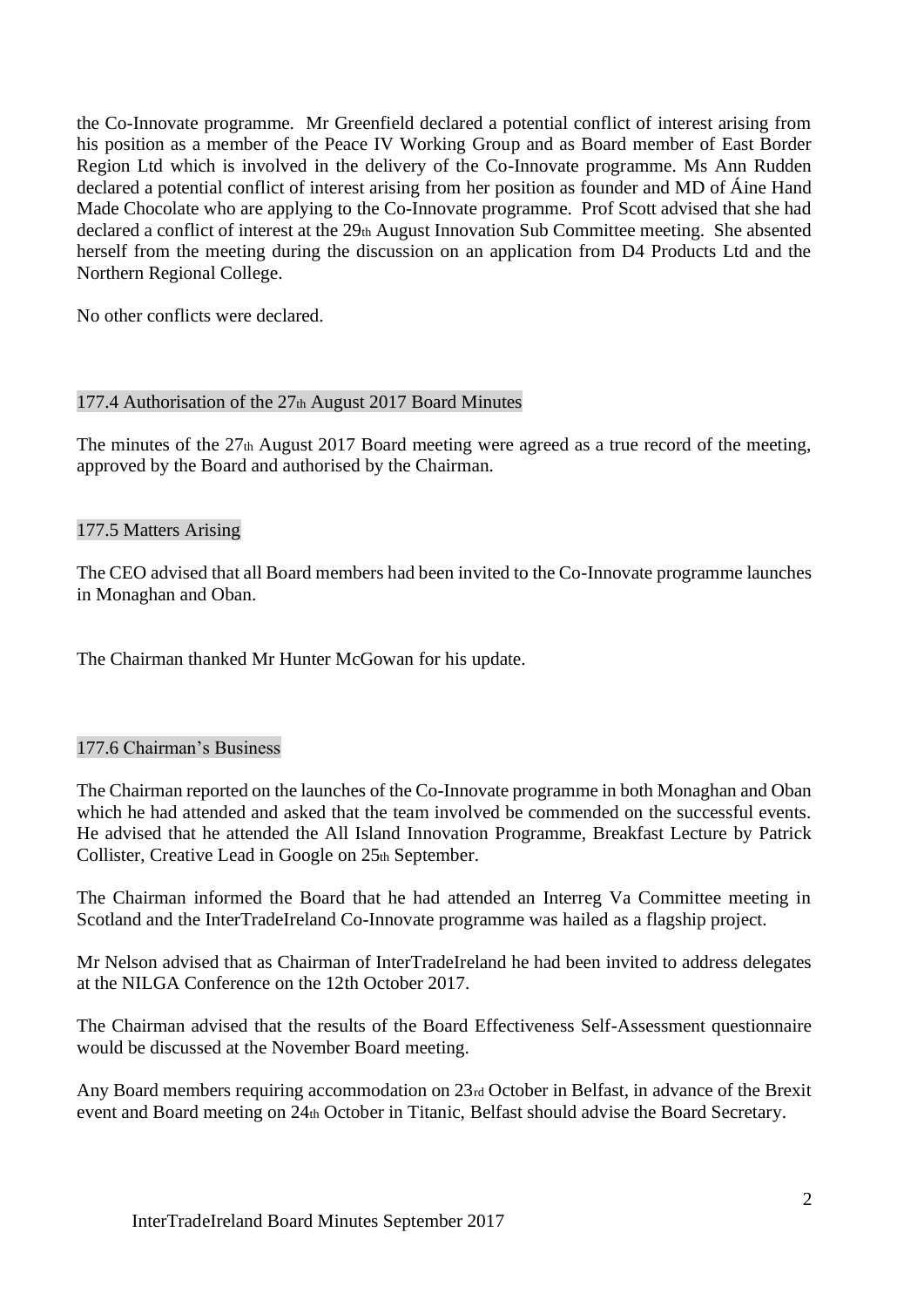## 177.7 CEO Report

The CEO reported that he had attended the Co-Innovate programme launches.

He advised that Aidan Gough would accompany Junior Minister Robin Walker, MP from the Department for Exiting the EU and Junior Minister Chloe Smith, MP, from the NI. Office to a meeting with Re-Gen Waste in Newry on Thursday 28th September.

Mr Hunter McGowan advised that Brexit events continue at pace with InterTradeIreland presenting this week at an IMSTA (the umbrella group for medical supply companies in Ireland) briefing event. He also reported that a meeting is due to be held later this week with the HSE to discuss Brexit activities and were also taking part in the All Island Civic Dialogue.

The Chairman thanked Mr Hunter McGowan for his update.

# 177.8 Brexit Update and Discussion

Mr Mark Sterritt, Brexit Advisory Service Manager, joined the Board meeting for this agenda item.

Mr Gough informed the Board that a new Brexit presentation had recently been developed. He reported that the Executive has engaged with Sponsoring Departments on our Brexit activities and has gathered views of small businesses on the island. He advised that research is ongoing and the second strand will look at the degree to which products cross the border and back. Research will draw out the top three conclusions which will inform both policy makers and businesses.

Ms Hearty introduced Mr Mark Sterritt, Brexit Advisory Service Manager who joined InterTradeIreland in June 2017. Prior to this, there was no dedicated resource for Brexit activities. An Executive Officer has also been assigned to provide additional support. The Brexit cross directorate team continues to meet on a regular basis and the team are energised with this new area of work.

Mr Sterritt advised that he has been engaging with SMEs, representative bodies and stakeholders across the island to promote the InterTradeIreland Brexit Advisory Service. The service has been extensively promoted via social media channels. The website content and format continues to evolve, with up to date information including video case studies of companies from Northern Ireland and Ireland. A knowledge gap has been identified amongst SMEs with regards to Brexit terminology which may hinder their capacity to commence planning so a Glossary of Terms is being introduced.

Mr Sterritt outlined the planned programme for the Brexit event which will take place on 24th October 2017 in Titanic, Belfast. The event will be hosted by broadcaster Mark Simpson and businesses and stakeholders will receive up to date insights from industry figures including Vincent Power from A&L Goodbody, & Johnny Hanna from KPMG. Three workshops will be held simultaneously covering topics on rules of origin, tax/vat/people and customs. The keynote speaker is David Meade who will provide delegates with the techniques needed in preparation for Brexit. He advised that the invitations to SMEs and stakeholder were being issued today. The Chairman suggested that Board members could provide Mr Sterritt with a list of potential invitees.

The Chairman thanked Mr Sterritt for his update.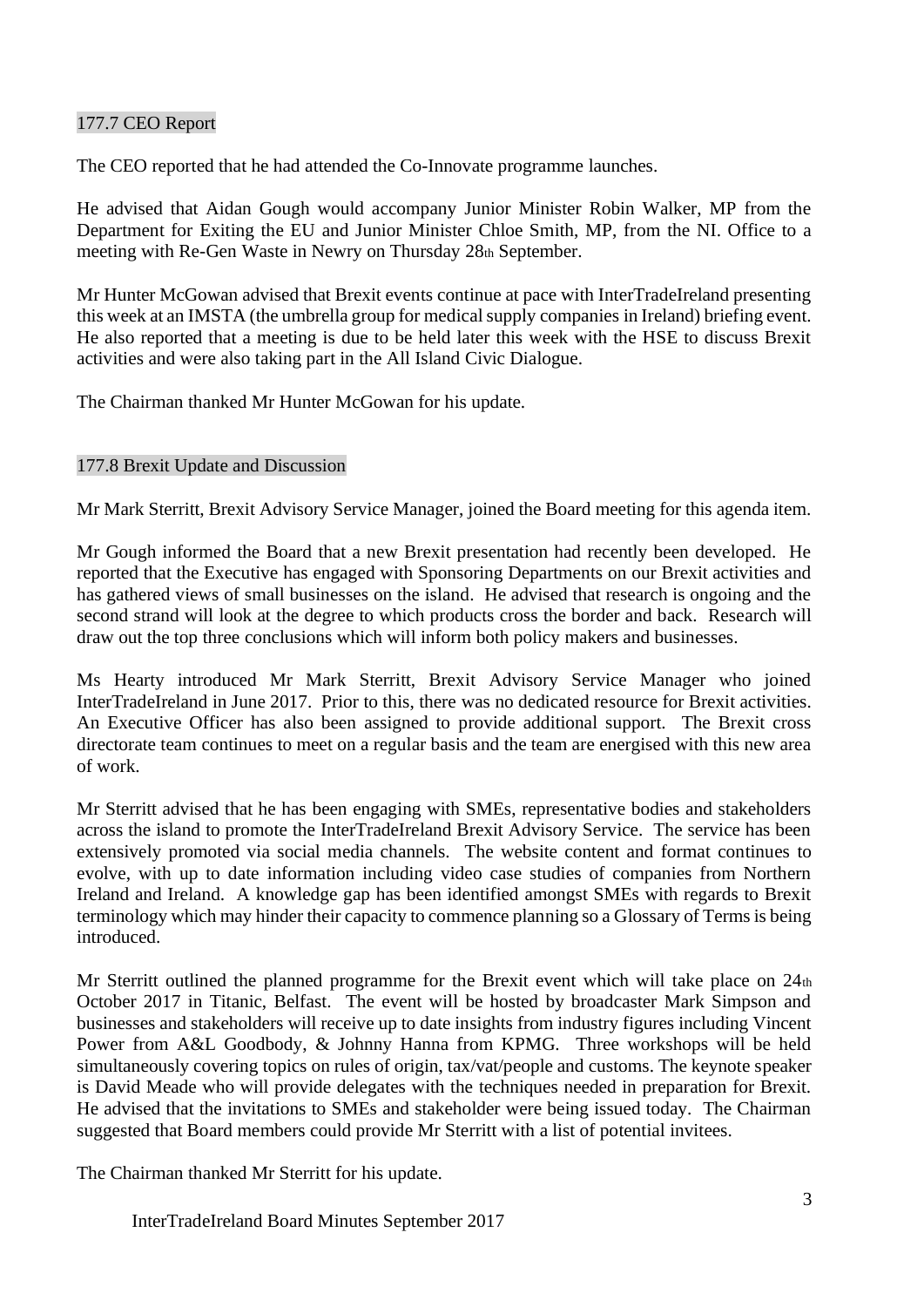#### 177.9 Board Sub Committee Reports

#### *Audit and Risk Assurance Committee Report*

In the absence of Mr Terry Crossan, Mr Micheál Briody reported back from the Audit and Risk Assurance Committee meetings held on the 29th August. He advised that the Committee had met with the new internal auditors nd a comprehensive three-year internal audit strategy was presented. Mr Briody advised that the Committee had agreed that expenses incurred on travel to Scotland by staff from the Co-Innovate programme would be excluded from the requirement to disclose travel outside Ireland, since such travel will be an integral aspect of the delivery of the programme.

The Chairman thanked Mr Briody for his report.

## *Innovation Sub Committee Report*

Prof Scott reported back from the Innovation Sub Committee meeting held on 29th August. She advised that she had declared a conflict of interest at the meeting and absented herself from the meeting during the discussion on an application due to the involvement of the Northern Regional College.

Prof Scott informed the Board that thirteen new Fusion applications were considered. Twelve projects were approved and one project was deferred for additional information which had subsequently been approved. At the Innovation Sub Committee meeting held prior to the Board meeting, Mr Peter Grant, MD, Helix Innovation Partnership Ltd presented to the Committee. Prof Scott advised that Fusion projects are ahead of target and the ratio of North/South projects is well balanced. Members were given the opportunity to provide feedback to Mr Grant and a useful discussion took place.

#### *Trade Sub Committee Report*

Mr Joy reported back from the Trade Sub Committee meeting held on 29th August 2017. He advised that the Committee considered thirteen Acumen applications. Eleven projects were approved and two were deferred for further information. One of the deferred projects was subsequently approved.

The Chairman thanked Mr Joy for his report.

# *Draft InterTradeIreland 2018 Business Plan*

Ms Alayne Kinver, Policy Planning Manager joined the meeting for this agenda item.

Mr Gough informed the Board that guidance has still not been issued from the Sponsoring Departments in respect of the 2017 Business Plan and the 2017 – 2019 Corporate Plan is yet to be approved. The 2018 Business Plan activities are evidence based backed up by economic appraisals and evaluations and will deliver value for money. Mr Gough reported that as a result of InterTradeIreland's research, new initiatives will be piloted in 2018 including the development of sectoral ecosystems and clusters. He advised that Brexit will impact on all aspects of business and InterTradeIreland is well placed to provide practical advice on Brexit related issues. Mr Gough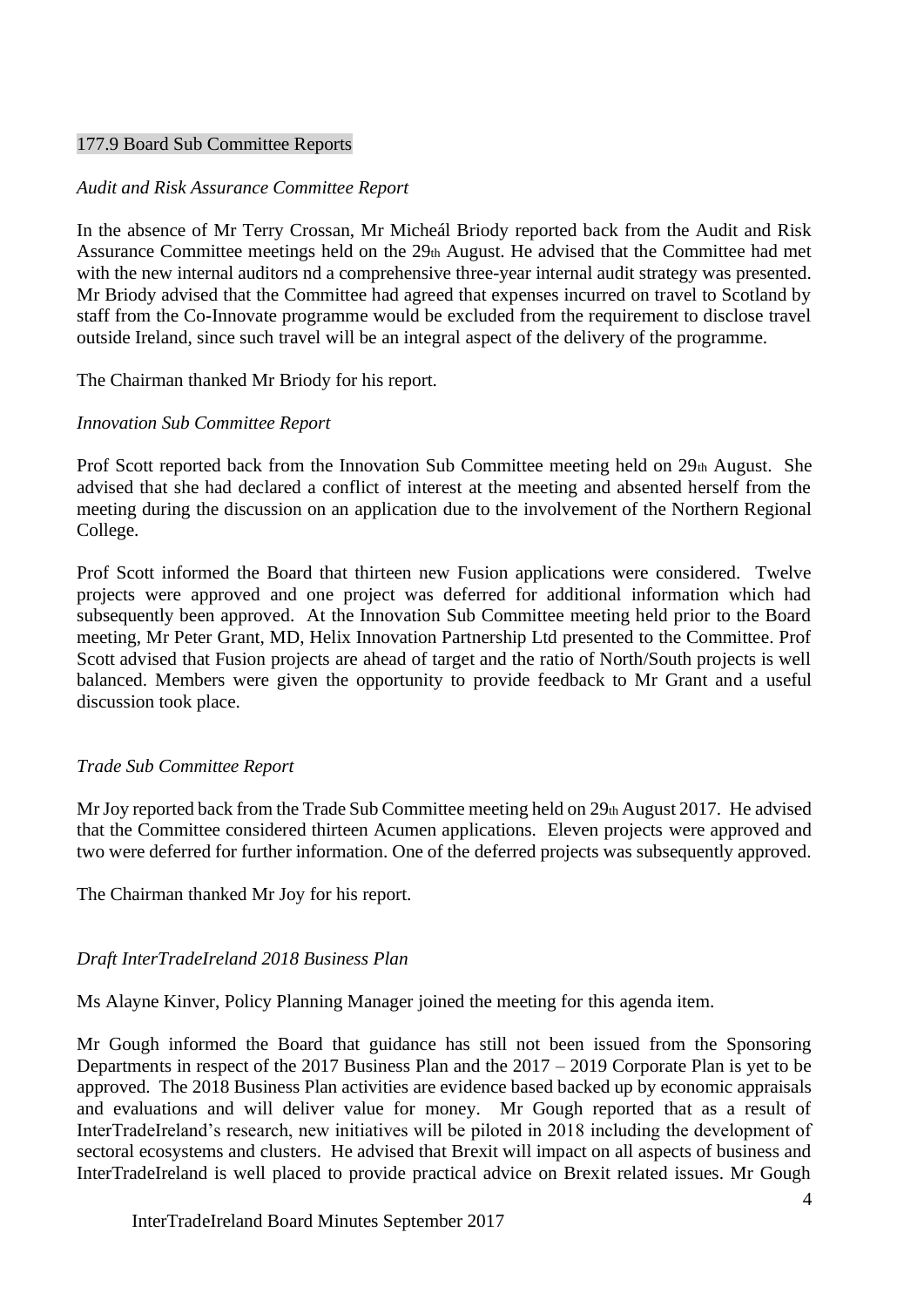referred to the Business Plan programme expenditure. Ms Kinver advised that recent economic appraisals and evaluations of the Acumen and Fusion programme demonstrate real impact and demand for the programmes.

The Board discussed and recommended that the sponsoring departments should be made aware of additional activities InterTradeIreland could implement with a further increased budget.

The Board approved the draft 2018 Business Plan and associated budget for submission to the Sponsor Departments.

The Chairman thanked Mr Gough and Ms Kinver for their work in this area.

# *Operations Directorate Progress and Activity Report*

Ms Hearty presented the Operations Directorate Progress and Activity Report. She informed the Board that all programme budgets and targets are on track with a very healthy pipeline for all programmes. The Executive are currently reviewing programme budgets. General corporate outreach activity is ongoing with staff in attendance at the National Ploughing Championships, the N.I. Chamber networking event in St Georges Market and the Food and Drink Expo. The programme managers had a very useful meeting with the Invest N.I. Council Leads team who are responsible for delivering a c€20m "SME competitiveness" ERDF initiative to the 11 Councils in Northern Ireland. Ms Hearty reported that the meeting was very beneficial and provided the opportunity to exchange information on all our services including possible referrals to the Co-Innovate programme and to avoid duplication in terms of supports to SMEs. She informed the Board that InterTradeIreland would be consulted to ensure maximum benefits for all. Bespoke mentoring packages will be provided by the Councils which include the Business Start Up Programme. Ms Hearty stated that one of the key criteria of this funding is to create one job for every £1k invested, which could pose challenging.

Ms Hearty advised that the 2017 Seedcorn Competition is nearing completion. There were 104 business plans received this year compared to 121 received last year but Ms Hearty reported that the quality of the applications was high. The shortlisting of plans has just been completed and 24 regional finalists will be selected to progress. Board members were invited to attend the final awards ceremony to be held in the Crowne Plaza, Northwood, Dublin on Wednesday 22nd November. Ms Hearty advised that the Tánaiste and Minister for Business, Enterprise and Innovation has confirmed her attendance at the event.

Ms Hearty reported that the Trade team are currently completing the terms of reference for the tender for a managing agent for the next Acumen programme. Permission to go to competitive tender for a new managing agent for the programme will be requested at the next Board meeting.

Ms Hearty thanked Mr Joy for his participation in the evaluation panel for the selection of a delivery agent for the Funding for Growth programme.

The Board noted the Operations Directorate Report and the Chairman thanked Ms Hearty for her update.

#### *Governance and Financial Matters*

InterTradeIreland Board Minutes September 2017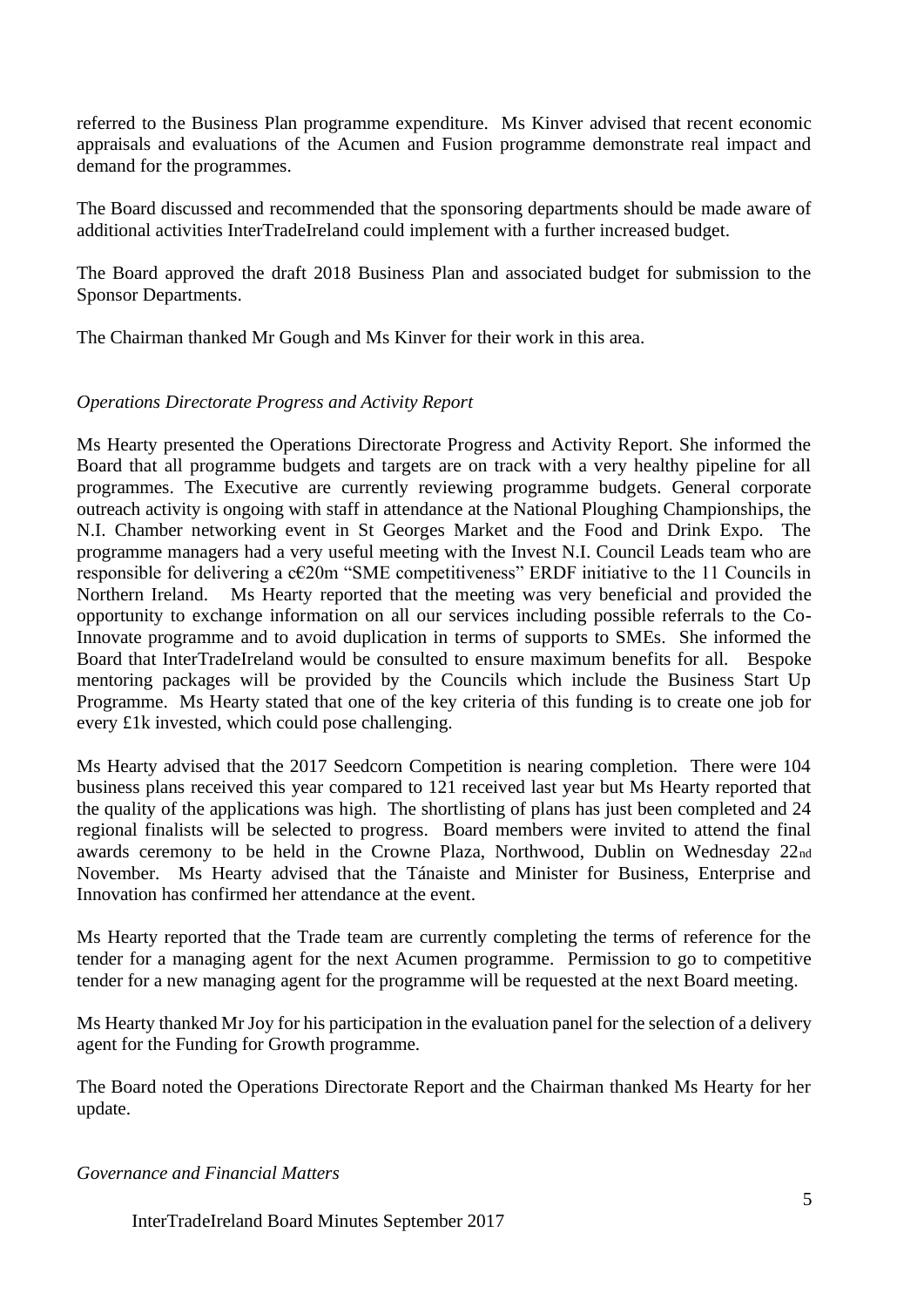The CEO presented the Governance and Financial Matters report. He informed the Board that the Report to Those Charged with Governance was considered by the Audit and Risk Assurance Committee at its meeting in June. The Board were advised that no internal control issues were identified during the audit. The Board asked that the finance team be commended for their work.

Advances by the Co-Innovate delivery partners have been sought from SEUPB. Mr Hunter McGowan advised that the Body as Lead Partner for the programme may apply for cash advances at a later stage.

A copy of the 2016 Annual Accounts were circulated to Board members for information.

The Board noted the Report to Those Charged with Governance.

The Chairman thanked Mr Hunter McGowan for his report.

## *Communications Update*

The CEO presented the Communications Update. It was noted that web visitor numbers were down from the same period last year and the Executive were asked to explore the issue and provide analytics.

The Chairman thanked Mr McGowan for his update.

# *Business Plan Commentary Report*

The Board noted the Business Plan Commentary Report.

# *Co-Innovate Programme Update*

Mr Neil Ryan, Co-Innovate Programme Director joined the Board meeting for this agenda item.

The Chairman congratulated Mr Ryan and his team on the successful programme launches in both Monaghan and Oban. Mr Ryan advised that Minister Heather Humphreys TD and the Permanent Secretary, Andrew McCormick attended the Monaghan event and Minister Michael ~Russell MSP attended the Oban event. Both events were well received and significant press and radio coverage resulted. The first claims for the programme have been successfully certified by the SEUPB financial control unit.

 Mr Ryan reported since the previous board meeting, 10 workshops have taken place in Ireland with attendees numbering between 20-25 companies at each. Scottish Enterprise have held their first 3 workshops, while Highlands & Islands Enterprise have held their first 2. For the three priority sectors, sectoral workshops in Life and Health Sciences, and Agri-food/tech have also occurred, with the first renewables workshop planned for 11th October. Scheduling and attendances are progressing as planned.